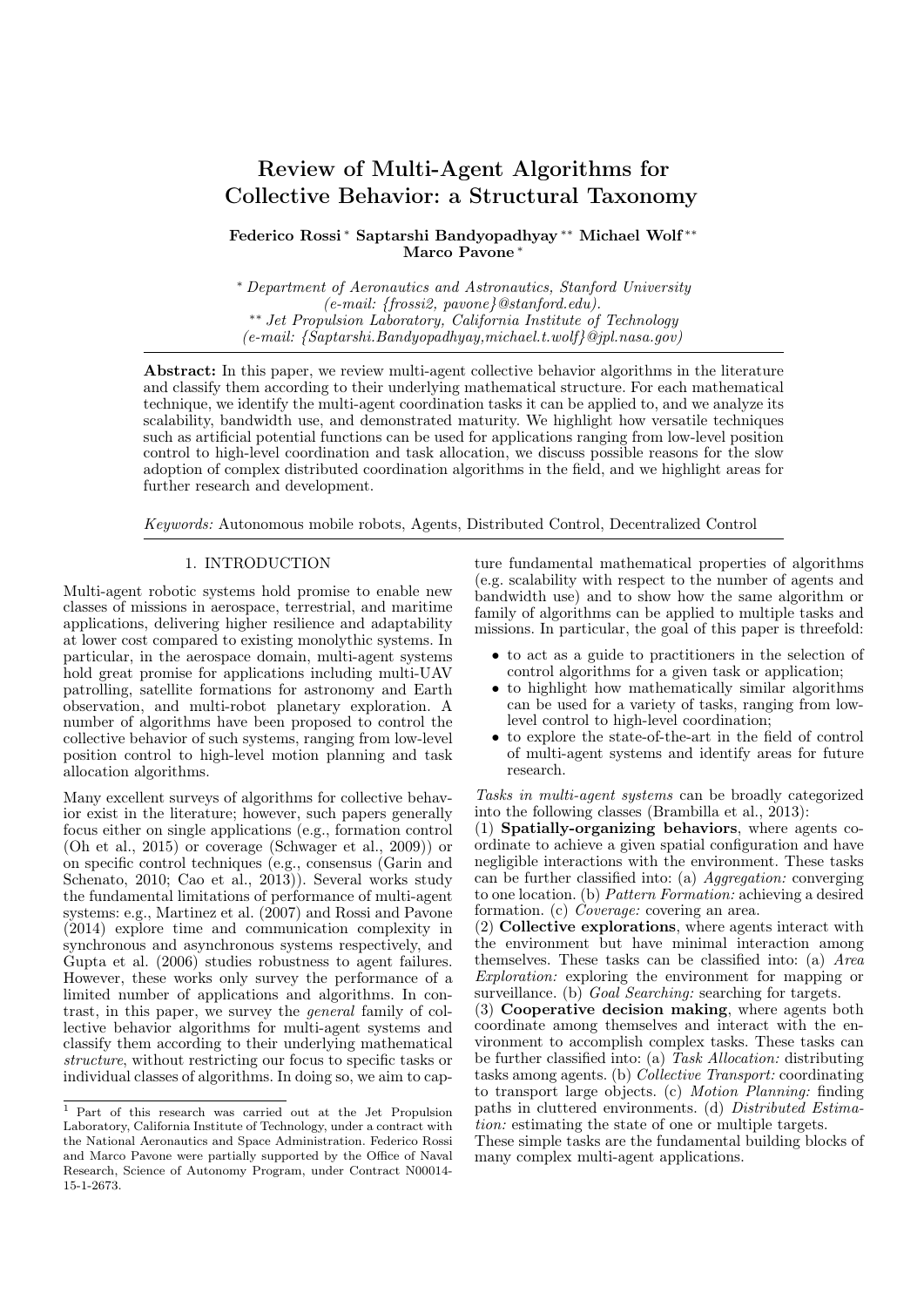| ✓<br>H<br>✓<br>✓<br>✓<br>Consensus<br>✓<br>✓<br>$\mathbf F$<br><b>Artificial Potential Functions (APF)</b><br>✓<br>✓<br>✓<br>✓<br>✓<br>✓<br>✓<br>✓<br>✓<br>$\overline{\mathbf{F}}$<br>Distributed Feedback Control<br>✓<br>✓<br>✓<br>✓<br>✓<br><b>Geometric Algorithms</b><br>Voronoi-based Algorithms<br>✓<br>✓<br>✓<br>✓<br>✓<br>✓<br>Н<br>Circumcenter Algorithms<br>✓<br>S<br>✓<br>✓<br>✓<br>✓<br>✓<br>$_{\rm H}$<br>Bearing-only Algorithms<br>✓<br>✓<br>✓<br>$\mathbf S$<br>Maze Searching Algorithms<br>✓<br>✓<br>Leader-Follower (LF) Algorithms<br>✓<br>✓<br>S<br>✓<br>$\mathbf F$<br>Velocity Obstacle (VO) based Algorithms<br>✓<br><b>State Machines and Behavior Composition</b><br>✓<br>✓<br>✓<br>S<br>Automata-based Algorithms<br>✓<br>Behavior Composition<br>Η<br>✓<br>✓<br>H<br>Petri Networks<br>✓<br>Game Theory based Algorithms<br>S<br>✓<br>S<br>Resource Allocation Systems<br>✓<br>✓<br>$\overline{\phantom{a}}$<br><b>Bio-Inspired Algorithms</b><br>Kilobot Self-Assembly Algorithm<br>$\checkmark$<br>✓<br>✓<br>Η<br>Optimotaxis Source-Searching Algorithm<br>✓<br>✓<br>S<br>$\mathbf S$<br>$\checkmark$<br>✓<br>Beeclust Foraging Algorithm<br>✓<br>Shepherding Algorithm<br>S<br>✓<br>✓<br>✓<br>✓<br>H<br>Termite-Inspired Collective Construction Algorithm<br>✓<br>J<br>✓<br>✓<br>✓<br>✓<br>Fish-inspired Goal Searching Algorithms<br>✓<br>Η<br>$\checkmark$<br>✓<br>H<br>Gillespie Self-Assembly Algorithm<br>✓<br>✓<br>Mergeable Modular Robots<br>✓<br>Η<br>✓<br><b>Density based Control</b><br>Markov Chain-based Algorithms<br>✓<br>✓<br>✓<br>✓<br>✓<br>Η<br>$\checkmark$<br>✓<br>✓<br>✓<br>$\, {\rm H}$<br>Smoothed Particle Hydrodynamics (SPH)<br>✓<br>Optimal Transport based Algorithm<br>✓<br>S<br>✓<br>✓<br>Distributed Optimization Algorithms<br>Distributed Linear Programming<br>✓<br>S<br>✓<br>✓<br>✓<br>✓<br>✓<br>$\mathbf S$<br>Distributed Convex Optimization<br>✓<br>✓<br>✓<br>H<br>Distributed Dynamic Programming<br>✓<br>✓<br>✓<br>$\, {\rm H}$<br>Sequential Convex Programming<br>✓<br>✓<br>✓<br>Distributed Auction<br>Η<br>✓<br>ℐ<br>Local Optimization Algorithms for Global Behavior<br>Decentralized Model Predictive Control (DMPC)<br>$\rm H$<br>✔<br>$\mathbf S$<br>Formal Methods<br>✓<br>✓<br>✓<br>Sampling-based Motion-Planning Algorithms<br>Н<br>✓<br><b>Centralized Optimization Algorithms</b><br>MILPs and MINLPs<br>✓<br>✓<br>Η<br>✓<br>✓<br>$\qquad \qquad \blacksquare$<br>✓<br>✓<br>✓<br>$S_{-}$<br>Linear and Convex Optimization<br>✓<br>Markov Decision Processes (MDP)<br>✓<br>✓<br>Н<br>$\overline{\phantom{0}}$<br>Multi-Agent Traveling Salesman Problems<br>$\,$ H<br>✓<br>✓<br>✓<br>✓<br>✓<br>✓<br>Multi-Armed Bandits<br>S<br>✓<br>✓<br>✓<br>$\mathbf F$<br>Direct Methods for Optimal Control<br>✓<br>✓<br>✓<br>Multiagent Reinforcement Learning<br>✓<br>✓<br>Н<br>✓<br>✓<br>F<br>Frontier Techniques<br>Network Flow Algorithms<br>✓<br>$\checkmark$<br>S<br>✓<br>$\overline{\phantom{a}}$<br>$\checkmark$<br>$\mathbf S$<br>Combinatorial Motion Planning<br>✓ | Aggregation | Pattern Formation | Coverage | Area Exploration | Goal Searching | Task Allocation | Collective Transport | Motion Planning | Distributed Estimation | High Scalability | Low Bandwidth Use | Maturity |
|------------------------------------------------------------------------------------------------------------------------------------------------------------------------------------------------------------------------------------------------------------------------------------------------------------------------------------------------------------------------------------------------------------------------------------------------------------------------------------------------------------------------------------------------------------------------------------------------------------------------------------------------------------------------------------------------------------------------------------------------------------------------------------------------------------------------------------------------------------------------------------------------------------------------------------------------------------------------------------------------------------------------------------------------------------------------------------------------------------------------------------------------------------------------------------------------------------------------------------------------------------------------------------------------------------------------------------------------------------------------------------------------------------------------------------------------------------------------------------------------------------------------------------------------------------------------------------------------------------------------------------------------------------------------------------------------------------------------------------------------------------------------------------------------------------------------------------------------------------------------------------------------------------------------------------------------------------------------------------------------------------------------------------------------------------------------------------------------------------------------------------------------------------------------------------------------------------------------------------------------------------------------------------------------------------------------------------------------------------------------------------------------------------------------------------------------------------------------------------------------------------------------------------------------------------------------------------------------------------------------------------------------------------------------------------------------------------------------------------------------------------------------------------------------------------------------------------------------------------------------------------------------------------------------------------------------------------------------------------------------------------------------------------------------------------------|-------------|-------------------|----------|------------------|----------------|-----------------|----------------------|-----------------|------------------------|------------------|-------------------|----------|
|                                                                                                                                                                                                                                                                                                                                                                                                                                                                                                                                                                                                                                                                                                                                                                                                                                                                                                                                                                                                                                                                                                                                                                                                                                                                                                                                                                                                                                                                                                                                                                                                                                                                                                                                                                                                                                                                                                                                                                                                                                                                                                                                                                                                                                                                                                                                                                                                                                                                                                                                                                                                                                                                                                                                                                                                                                                                                                                                                                                                                                                                  |             |                   |          |                  |                |                 |                      |                 |                        |                  |                   |          |
|                                                                                                                                                                                                                                                                                                                                                                                                                                                                                                                                                                                                                                                                                                                                                                                                                                                                                                                                                                                                                                                                                                                                                                                                                                                                                                                                                                                                                                                                                                                                                                                                                                                                                                                                                                                                                                                                                                                                                                                                                                                                                                                                                                                                                                                                                                                                                                                                                                                                                                                                                                                                                                                                                                                                                                                                                                                                                                                                                                                                                                                                  |             |                   |          |                  |                |                 |                      |                 |                        |                  |                   |          |
|                                                                                                                                                                                                                                                                                                                                                                                                                                                                                                                                                                                                                                                                                                                                                                                                                                                                                                                                                                                                                                                                                                                                                                                                                                                                                                                                                                                                                                                                                                                                                                                                                                                                                                                                                                                                                                                                                                                                                                                                                                                                                                                                                                                                                                                                                                                                                                                                                                                                                                                                                                                                                                                                                                                                                                                                                                                                                                                                                                                                                                                                  |             |                   |          |                  |                |                 |                      |                 |                        |                  |                   |          |
|                                                                                                                                                                                                                                                                                                                                                                                                                                                                                                                                                                                                                                                                                                                                                                                                                                                                                                                                                                                                                                                                                                                                                                                                                                                                                                                                                                                                                                                                                                                                                                                                                                                                                                                                                                                                                                                                                                                                                                                                                                                                                                                                                                                                                                                                                                                                                                                                                                                                                                                                                                                                                                                                                                                                                                                                                                                                                                                                                                                                                                                                  |             |                   |          |                  |                |                 |                      |                 |                        |                  |                   |          |
|                                                                                                                                                                                                                                                                                                                                                                                                                                                                                                                                                                                                                                                                                                                                                                                                                                                                                                                                                                                                                                                                                                                                                                                                                                                                                                                                                                                                                                                                                                                                                                                                                                                                                                                                                                                                                                                                                                                                                                                                                                                                                                                                                                                                                                                                                                                                                                                                                                                                                                                                                                                                                                                                                                                                                                                                                                                                                                                                                                                                                                                                  |             |                   |          |                  |                |                 |                      |                 |                        |                  |                   |          |
|                                                                                                                                                                                                                                                                                                                                                                                                                                                                                                                                                                                                                                                                                                                                                                                                                                                                                                                                                                                                                                                                                                                                                                                                                                                                                                                                                                                                                                                                                                                                                                                                                                                                                                                                                                                                                                                                                                                                                                                                                                                                                                                                                                                                                                                                                                                                                                                                                                                                                                                                                                                                                                                                                                                                                                                                                                                                                                                                                                                                                                                                  |             |                   |          |                  |                |                 |                      |                 |                        |                  |                   |          |
|                                                                                                                                                                                                                                                                                                                                                                                                                                                                                                                                                                                                                                                                                                                                                                                                                                                                                                                                                                                                                                                                                                                                                                                                                                                                                                                                                                                                                                                                                                                                                                                                                                                                                                                                                                                                                                                                                                                                                                                                                                                                                                                                                                                                                                                                                                                                                                                                                                                                                                                                                                                                                                                                                                                                                                                                                                                                                                                                                                                                                                                                  |             |                   |          |                  |                |                 |                      |                 |                        |                  |                   |          |
|                                                                                                                                                                                                                                                                                                                                                                                                                                                                                                                                                                                                                                                                                                                                                                                                                                                                                                                                                                                                                                                                                                                                                                                                                                                                                                                                                                                                                                                                                                                                                                                                                                                                                                                                                                                                                                                                                                                                                                                                                                                                                                                                                                                                                                                                                                                                                                                                                                                                                                                                                                                                                                                                                                                                                                                                                                                                                                                                                                                                                                                                  |             |                   |          |                  |                |                 |                      |                 |                        |                  |                   |          |
|                                                                                                                                                                                                                                                                                                                                                                                                                                                                                                                                                                                                                                                                                                                                                                                                                                                                                                                                                                                                                                                                                                                                                                                                                                                                                                                                                                                                                                                                                                                                                                                                                                                                                                                                                                                                                                                                                                                                                                                                                                                                                                                                                                                                                                                                                                                                                                                                                                                                                                                                                                                                                                                                                                                                                                                                                                                                                                                                                                                                                                                                  |             |                   |          |                  |                |                 |                      |                 |                        |                  |                   |          |
|                                                                                                                                                                                                                                                                                                                                                                                                                                                                                                                                                                                                                                                                                                                                                                                                                                                                                                                                                                                                                                                                                                                                                                                                                                                                                                                                                                                                                                                                                                                                                                                                                                                                                                                                                                                                                                                                                                                                                                                                                                                                                                                                                                                                                                                                                                                                                                                                                                                                                                                                                                                                                                                                                                                                                                                                                                                                                                                                                                                                                                                                  |             |                   |          |                  |                |                 |                      |                 |                        |                  |                   |          |
|                                                                                                                                                                                                                                                                                                                                                                                                                                                                                                                                                                                                                                                                                                                                                                                                                                                                                                                                                                                                                                                                                                                                                                                                                                                                                                                                                                                                                                                                                                                                                                                                                                                                                                                                                                                                                                                                                                                                                                                                                                                                                                                                                                                                                                                                                                                                                                                                                                                                                                                                                                                                                                                                                                                                                                                                                                                                                                                                                                                                                                                                  |             |                   |          |                  |                |                 |                      |                 |                        |                  |                   |          |
|                                                                                                                                                                                                                                                                                                                                                                                                                                                                                                                                                                                                                                                                                                                                                                                                                                                                                                                                                                                                                                                                                                                                                                                                                                                                                                                                                                                                                                                                                                                                                                                                                                                                                                                                                                                                                                                                                                                                                                                                                                                                                                                                                                                                                                                                                                                                                                                                                                                                                                                                                                                                                                                                                                                                                                                                                                                                                                                                                                                                                                                                  |             |                   |          |                  |                |                 |                      |                 |                        |                  |                   |          |
|                                                                                                                                                                                                                                                                                                                                                                                                                                                                                                                                                                                                                                                                                                                                                                                                                                                                                                                                                                                                                                                                                                                                                                                                                                                                                                                                                                                                                                                                                                                                                                                                                                                                                                                                                                                                                                                                                                                                                                                                                                                                                                                                                                                                                                                                                                                                                                                                                                                                                                                                                                                                                                                                                                                                                                                                                                                                                                                                                                                                                                                                  |             |                   |          |                  |                |                 |                      |                 |                        |                  |                   |          |
|                                                                                                                                                                                                                                                                                                                                                                                                                                                                                                                                                                                                                                                                                                                                                                                                                                                                                                                                                                                                                                                                                                                                                                                                                                                                                                                                                                                                                                                                                                                                                                                                                                                                                                                                                                                                                                                                                                                                                                                                                                                                                                                                                                                                                                                                                                                                                                                                                                                                                                                                                                                                                                                                                                                                                                                                                                                                                                                                                                                                                                                                  |             |                   |          |                  |                |                 |                      |                 |                        |                  |                   |          |
|                                                                                                                                                                                                                                                                                                                                                                                                                                                                                                                                                                                                                                                                                                                                                                                                                                                                                                                                                                                                                                                                                                                                                                                                                                                                                                                                                                                                                                                                                                                                                                                                                                                                                                                                                                                                                                                                                                                                                                                                                                                                                                                                                                                                                                                                                                                                                                                                                                                                                                                                                                                                                                                                                                                                                                                                                                                                                                                                                                                                                                                                  |             |                   |          |                  |                |                 |                      |                 |                        |                  |                   |          |
|                                                                                                                                                                                                                                                                                                                                                                                                                                                                                                                                                                                                                                                                                                                                                                                                                                                                                                                                                                                                                                                                                                                                                                                                                                                                                                                                                                                                                                                                                                                                                                                                                                                                                                                                                                                                                                                                                                                                                                                                                                                                                                                                                                                                                                                                                                                                                                                                                                                                                                                                                                                                                                                                                                                                                                                                                                                                                                                                                                                                                                                                  |             |                   |          |                  |                |                 |                      |                 |                        |                  |                   |          |
|                                                                                                                                                                                                                                                                                                                                                                                                                                                                                                                                                                                                                                                                                                                                                                                                                                                                                                                                                                                                                                                                                                                                                                                                                                                                                                                                                                                                                                                                                                                                                                                                                                                                                                                                                                                                                                                                                                                                                                                                                                                                                                                                                                                                                                                                                                                                                                                                                                                                                                                                                                                                                                                                                                                                                                                                                                                                                                                                                                                                                                                                  |             |                   |          |                  |                |                 |                      |                 |                        |                  |                   |          |
|                                                                                                                                                                                                                                                                                                                                                                                                                                                                                                                                                                                                                                                                                                                                                                                                                                                                                                                                                                                                                                                                                                                                                                                                                                                                                                                                                                                                                                                                                                                                                                                                                                                                                                                                                                                                                                                                                                                                                                                                                                                                                                                                                                                                                                                                                                                                                                                                                                                                                                                                                                                                                                                                                                                                                                                                                                                                                                                                                                                                                                                                  |             |                   |          |                  |                |                 |                      |                 |                        |                  |                   |          |
|                                                                                                                                                                                                                                                                                                                                                                                                                                                                                                                                                                                                                                                                                                                                                                                                                                                                                                                                                                                                                                                                                                                                                                                                                                                                                                                                                                                                                                                                                                                                                                                                                                                                                                                                                                                                                                                                                                                                                                                                                                                                                                                                                                                                                                                                                                                                                                                                                                                                                                                                                                                                                                                                                                                                                                                                                                                                                                                                                                                                                                                                  |             |                   |          |                  |                |                 |                      |                 |                        |                  |                   |          |
|                                                                                                                                                                                                                                                                                                                                                                                                                                                                                                                                                                                                                                                                                                                                                                                                                                                                                                                                                                                                                                                                                                                                                                                                                                                                                                                                                                                                                                                                                                                                                                                                                                                                                                                                                                                                                                                                                                                                                                                                                                                                                                                                                                                                                                                                                                                                                                                                                                                                                                                                                                                                                                                                                                                                                                                                                                                                                                                                                                                                                                                                  |             |                   |          |                  |                |                 |                      |                 |                        |                  |                   |          |
|                                                                                                                                                                                                                                                                                                                                                                                                                                                                                                                                                                                                                                                                                                                                                                                                                                                                                                                                                                                                                                                                                                                                                                                                                                                                                                                                                                                                                                                                                                                                                                                                                                                                                                                                                                                                                                                                                                                                                                                                                                                                                                                                                                                                                                                                                                                                                                                                                                                                                                                                                                                                                                                                                                                                                                                                                                                                                                                                                                                                                                                                  |             |                   |          |                  |                |                 |                      |                 |                        |                  |                   |          |
|                                                                                                                                                                                                                                                                                                                                                                                                                                                                                                                                                                                                                                                                                                                                                                                                                                                                                                                                                                                                                                                                                                                                                                                                                                                                                                                                                                                                                                                                                                                                                                                                                                                                                                                                                                                                                                                                                                                                                                                                                                                                                                                                                                                                                                                                                                                                                                                                                                                                                                                                                                                                                                                                                                                                                                                                                                                                                                                                                                                                                                                                  |             |                   |          |                  |                |                 |                      |                 |                        |                  |                   |          |
|                                                                                                                                                                                                                                                                                                                                                                                                                                                                                                                                                                                                                                                                                                                                                                                                                                                                                                                                                                                                                                                                                                                                                                                                                                                                                                                                                                                                                                                                                                                                                                                                                                                                                                                                                                                                                                                                                                                                                                                                                                                                                                                                                                                                                                                                                                                                                                                                                                                                                                                                                                                                                                                                                                                                                                                                                                                                                                                                                                                                                                                                  |             |                   |          |                  |                |                 |                      |                 |                        |                  |                   |          |
|                                                                                                                                                                                                                                                                                                                                                                                                                                                                                                                                                                                                                                                                                                                                                                                                                                                                                                                                                                                                                                                                                                                                                                                                                                                                                                                                                                                                                                                                                                                                                                                                                                                                                                                                                                                                                                                                                                                                                                                                                                                                                                                                                                                                                                                                                                                                                                                                                                                                                                                                                                                                                                                                                                                                                                                                                                                                                                                                                                                                                                                                  |             |                   |          |                  |                |                 |                      |                 |                        |                  |                   |          |
|                                                                                                                                                                                                                                                                                                                                                                                                                                                                                                                                                                                                                                                                                                                                                                                                                                                                                                                                                                                                                                                                                                                                                                                                                                                                                                                                                                                                                                                                                                                                                                                                                                                                                                                                                                                                                                                                                                                                                                                                                                                                                                                                                                                                                                                                                                                                                                                                                                                                                                                                                                                                                                                                                                                                                                                                                                                                                                                                                                                                                                                                  |             |                   |          |                  |                |                 |                      |                 |                        |                  |                   |          |
|                                                                                                                                                                                                                                                                                                                                                                                                                                                                                                                                                                                                                                                                                                                                                                                                                                                                                                                                                                                                                                                                                                                                                                                                                                                                                                                                                                                                                                                                                                                                                                                                                                                                                                                                                                                                                                                                                                                                                                                                                                                                                                                                                                                                                                                                                                                                                                                                                                                                                                                                                                                                                                                                                                                                                                                                                                                                                                                                                                                                                                                                  |             |                   |          |                  |                |                 |                      |                 |                        |                  |                   |          |
|                                                                                                                                                                                                                                                                                                                                                                                                                                                                                                                                                                                                                                                                                                                                                                                                                                                                                                                                                                                                                                                                                                                                                                                                                                                                                                                                                                                                                                                                                                                                                                                                                                                                                                                                                                                                                                                                                                                                                                                                                                                                                                                                                                                                                                                                                                                                                                                                                                                                                                                                                                                                                                                                                                                                                                                                                                                                                                                                                                                                                                                                  |             |                   |          |                  |                |                 |                      |                 |                        |                  |                   |          |
|                                                                                                                                                                                                                                                                                                                                                                                                                                                                                                                                                                                                                                                                                                                                                                                                                                                                                                                                                                                                                                                                                                                                                                                                                                                                                                                                                                                                                                                                                                                                                                                                                                                                                                                                                                                                                                                                                                                                                                                                                                                                                                                                                                                                                                                                                                                                                                                                                                                                                                                                                                                                                                                                                                                                                                                                                                                                                                                                                                                                                                                                  |             |                   |          |                  |                |                 |                      |                 |                        |                  |                   |          |
|                                                                                                                                                                                                                                                                                                                                                                                                                                                                                                                                                                                                                                                                                                                                                                                                                                                                                                                                                                                                                                                                                                                                                                                                                                                                                                                                                                                                                                                                                                                                                                                                                                                                                                                                                                                                                                                                                                                                                                                                                                                                                                                                                                                                                                                                                                                                                                                                                                                                                                                                                                                                                                                                                                                                                                                                                                                                                                                                                                                                                                                                  |             |                   |          |                  |                |                 |                      |                 |                        |                  |                   |          |
|                                                                                                                                                                                                                                                                                                                                                                                                                                                                                                                                                                                                                                                                                                                                                                                                                                                                                                                                                                                                                                                                                                                                                                                                                                                                                                                                                                                                                                                                                                                                                                                                                                                                                                                                                                                                                                                                                                                                                                                                                                                                                                                                                                                                                                                                                                                                                                                                                                                                                                                                                                                                                                                                                                                                                                                                                                                                                                                                                                                                                                                                  |             |                   |          |                  |                |                 |                      |                 |                        |                  |                   |          |
|                                                                                                                                                                                                                                                                                                                                                                                                                                                                                                                                                                                                                                                                                                                                                                                                                                                                                                                                                                                                                                                                                                                                                                                                                                                                                                                                                                                                                                                                                                                                                                                                                                                                                                                                                                                                                                                                                                                                                                                                                                                                                                                                                                                                                                                                                                                                                                                                                                                                                                                                                                                                                                                                                                                                                                                                                                                                                                                                                                                                                                                                  |             |                   |          |                  |                |                 |                      |                 |                        |                  |                   |          |
|                                                                                                                                                                                                                                                                                                                                                                                                                                                                                                                                                                                                                                                                                                                                                                                                                                                                                                                                                                                                                                                                                                                                                                                                                                                                                                                                                                                                                                                                                                                                                                                                                                                                                                                                                                                                                                                                                                                                                                                                                                                                                                                                                                                                                                                                                                                                                                                                                                                                                                                                                                                                                                                                                                                                                                                                                                                                                                                                                                                                                                                                  |             |                   |          |                  |                |                 |                      |                 |                        |                  |                   |          |
|                                                                                                                                                                                                                                                                                                                                                                                                                                                                                                                                                                                                                                                                                                                                                                                                                                                                                                                                                                                                                                                                                                                                                                                                                                                                                                                                                                                                                                                                                                                                                                                                                                                                                                                                                                                                                                                                                                                                                                                                                                                                                                                                                                                                                                                                                                                                                                                                                                                                                                                                                                                                                                                                                                                                                                                                                                                                                                                                                                                                                                                                  |             |                   |          |                  |                |                 |                      |                 |                        |                  |                   |          |
|                                                                                                                                                                                                                                                                                                                                                                                                                                                                                                                                                                                                                                                                                                                                                                                                                                                                                                                                                                                                                                                                                                                                                                                                                                                                                                                                                                                                                                                                                                                                                                                                                                                                                                                                                                                                                                                                                                                                                                                                                                                                                                                                                                                                                                                                                                                                                                                                                                                                                                                                                                                                                                                                                                                                                                                                                                                                                                                                                                                                                                                                  |             |                   |          |                  |                |                 |                      |                 |                        |                  |                   |          |
|                                                                                                                                                                                                                                                                                                                                                                                                                                                                                                                                                                                                                                                                                                                                                                                                                                                                                                                                                                                                                                                                                                                                                                                                                                                                                                                                                                                                                                                                                                                                                                                                                                                                                                                                                                                                                                                                                                                                                                                                                                                                                                                                                                                                                                                                                                                                                                                                                                                                                                                                                                                                                                                                                                                                                                                                                                                                                                                                                                                                                                                                  |             |                   |          |                  |                |                 |                      |                 |                        |                  |                   |          |
|                                                                                                                                                                                                                                                                                                                                                                                                                                                                                                                                                                                                                                                                                                                                                                                                                                                                                                                                                                                                                                                                                                                                                                                                                                                                                                                                                                                                                                                                                                                                                                                                                                                                                                                                                                                                                                                                                                                                                                                                                                                                                                                                                                                                                                                                                                                                                                                                                                                                                                                                                                                                                                                                                                                                                                                                                                                                                                                                                                                                                                                                  |             |                   |          |                  |                |                 |                      |                 |                        |                  |                   |          |
|                                                                                                                                                                                                                                                                                                                                                                                                                                                                                                                                                                                                                                                                                                                                                                                                                                                                                                                                                                                                                                                                                                                                                                                                                                                                                                                                                                                                                                                                                                                                                                                                                                                                                                                                                                                                                                                                                                                                                                                                                                                                                                                                                                                                                                                                                                                                                                                                                                                                                                                                                                                                                                                                                                                                                                                                                                                                                                                                                                                                                                                                  |             |                   |          |                  |                |                 |                      |                 |                        |                  |                   |          |
|                                                                                                                                                                                                                                                                                                                                                                                                                                                                                                                                                                                                                                                                                                                                                                                                                                                                                                                                                                                                                                                                                                                                                                                                                                                                                                                                                                                                                                                                                                                                                                                                                                                                                                                                                                                                                                                                                                                                                                                                                                                                                                                                                                                                                                                                                                                                                                                                                                                                                                                                                                                                                                                                                                                                                                                                                                                                                                                                                                                                                                                                  |             |                   |          |                  |                |                 |                      |                 |                        |                  |                   |          |
|                                                                                                                                                                                                                                                                                                                                                                                                                                                                                                                                                                                                                                                                                                                                                                                                                                                                                                                                                                                                                                                                                                                                                                                                                                                                                                                                                                                                                                                                                                                                                                                                                                                                                                                                                                                                                                                                                                                                                                                                                                                                                                                                                                                                                                                                                                                                                                                                                                                                                                                                                                                                                                                                                                                                                                                                                                                                                                                                                                                                                                                                  |             |                   |          |                  |                |                 |                      |                 |                        |                  |                   |          |
|                                                                                                                                                                                                                                                                                                                                                                                                                                                                                                                                                                                                                                                                                                                                                                                                                                                                                                                                                                                                                                                                                                                                                                                                                                                                                                                                                                                                                                                                                                                                                                                                                                                                                                                                                                                                                                                                                                                                                                                                                                                                                                                                                                                                                                                                                                                                                                                                                                                                                                                                                                                                                                                                                                                                                                                                                                                                                                                                                                                                                                                                  |             |                   |          |                  |                |                 |                      |                 |                        |                  |                   |          |
|                                                                                                                                                                                                                                                                                                                                                                                                                                                                                                                                                                                                                                                                                                                                                                                                                                                                                                                                                                                                                                                                                                                                                                                                                                                                                                                                                                                                                                                                                                                                                                                                                                                                                                                                                                                                                                                                                                                                                                                                                                                                                                                                                                                                                                                                                                                                                                                                                                                                                                                                                                                                                                                                                                                                                                                                                                                                                                                                                                                                                                                                  |             |                   |          |                  |                |                 |                      |                 |                        |                  |                   |          |
|                                                                                                                                                                                                                                                                                                                                                                                                                                                                                                                                                                                                                                                                                                                                                                                                                                                                                                                                                                                                                                                                                                                                                                                                                                                                                                                                                                                                                                                                                                                                                                                                                                                                                                                                                                                                                                                                                                                                                                                                                                                                                                                                                                                                                                                                                                                                                                                                                                                                                                                                                                                                                                                                                                                                                                                                                                                                                                                                                                                                                                                                  |             |                   |          |                  |                |                 |                      |                 |                        |                  |                   |          |
|                                                                                                                                                                                                                                                                                                                                                                                                                                                                                                                                                                                                                                                                                                                                                                                                                                                                                                                                                                                                                                                                                                                                                                                                                                                                                                                                                                                                                                                                                                                                                                                                                                                                                                                                                                                                                                                                                                                                                                                                                                                                                                                                                                                                                                                                                                                                                                                                                                                                                                                                                                                                                                                                                                                                                                                                                                                                                                                                                                                                                                                                  |             |                   |          |                  |                |                 |                      |                 |                        |                  |                   |          |
|                                                                                                                                                                                                                                                                                                                                                                                                                                                                                                                                                                                                                                                                                                                                                                                                                                                                                                                                                                                                                                                                                                                                                                                                                                                                                                                                                                                                                                                                                                                                                                                                                                                                                                                                                                                                                                                                                                                                                                                                                                                                                                                                                                                                                                                                                                                                                                                                                                                                                                                                                                                                                                                                                                                                                                                                                                                                                                                                                                                                                                                                  |             |                   |          |                  |                |                 |                      |                 |                        |                  |                   |          |
|                                                                                                                                                                                                                                                                                                                                                                                                                                                                                                                                                                                                                                                                                                                                                                                                                                                                                                                                                                                                                                                                                                                                                                                                                                                                                                                                                                                                                                                                                                                                                                                                                                                                                                                                                                                                                                                                                                                                                                                                                                                                                                                                                                                                                                                                                                                                                                                                                                                                                                                                                                                                                                                                                                                                                                                                                                                                                                                                                                                                                                                                  |             |                   |          |                  |                |                 |                      |                 |                        |                  |                   |          |
|                                                                                                                                                                                                                                                                                                                                                                                                                                                                                                                                                                                                                                                                                                                                                                                                                                                                                                                                                                                                                                                                                                                                                                                                                                                                                                                                                                                                                                                                                                                                                                                                                                                                                                                                                                                                                                                                                                                                                                                                                                                                                                                                                                                                                                                                                                                                                                                                                                                                                                                                                                                                                                                                                                                                                                                                                                                                                                                                                                                                                                                                  |             |                   |          |                  |                |                 |                      |                 |                        |                  |                   |          |
|                                                                                                                                                                                                                                                                                                                                                                                                                                                                                                                                                                                                                                                                                                                                                                                                                                                                                                                                                                                                                                                                                                                                                                                                                                                                                                                                                                                                                                                                                                                                                                                                                                                                                                                                                                                                                                                                                                                                                                                                                                                                                                                                                                                                                                                                                                                                                                                                                                                                                                                                                                                                                                                                                                                                                                                                                                                                                                                                                                                                                                                                  |             |                   |          |                  |                |                 |                      |                 |                        |                  |                   |          |
|                                                                                                                                                                                                                                                                                                                                                                                                                                                                                                                                                                                                                                                                                                                                                                                                                                                                                                                                                                                                                                                                                                                                                                                                                                                                                                                                                                                                                                                                                                                                                                                                                                                                                                                                                                                                                                                                                                                                                                                                                                                                                                                                                                                                                                                                                                                                                                                                                                                                                                                                                                                                                                                                                                                                                                                                                                                                                                                                                                                                                                                                  |             |                   |          |                  |                |                 |                      |                 |                        |                  |                   |          |

Table 1. Categorization of collective behavior algorithms according to their mathematical structure and applicability of each algorithm to common multi-agent tasks. The scalability, bandwidth use, and level of demonstrated maturity of each algorithm (formally defined in Section 1) are also reported.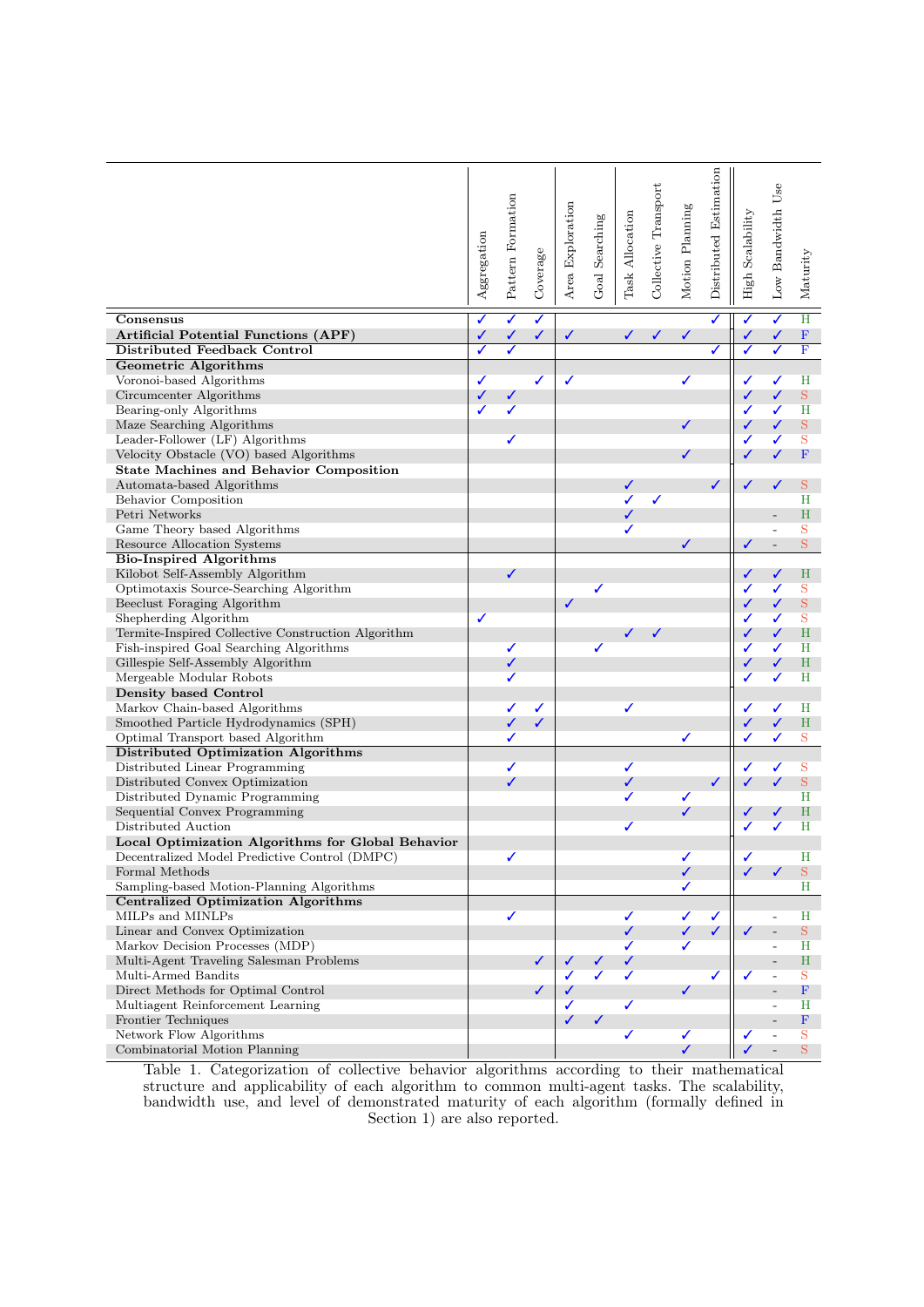Communication structure In centralized algorithms, all agents share their information with a central node, which computes and issues a joint set of control actions. In distributed algorithms, agents can only explicitly share information with their neighbors. Centralized algorithms can be implemented in a distributed fashion with a shared-world approach, discussed in Section 2.10.

Methodology We performed a thorough review of papers on multi-agent systems in major controls and robotics journals and conferences. It is not feasible to cite all existing works on control of multi-agent systems; accordingly, in this paper, we focus on identifying and classifying the key mathematical structures and techniques that drive coordination algorithms, as opposed to individual contributions. We refer the reader to the extended version of this paper (Rossi et al., 2018a) for a more thorough literature review and a detailed discussion of the mathematical formulation and properties of each technique.

We classify mathematical techniques according to their: (1) Scalability: Highly scalable algorithms have been demonstrated on systems with more than 50 agents (in simulations or hardware). (2) Bandwidth use: In low bandwidth algorithms, agents only communicate with their physical neighbors and do not exchange large messages. (3) **Maturity:** The three classes of algorithms are: (i) only demonstrated in 'simulation' (S) (ii) demonstrated in 'hardware' (H) either in the lab or in technology demonstration missions (iii) demonstrated in 'field' (F) deployments (excluding technology demonstrator missions). A formal description and discussion of these metrics is provided in the extended version (Rossi et al., 2018a).

Organization Our key contribution is Table 1, which reports the proposed taxonomy of mathematical techniques for collective behavior, highlights the tasks that each mathematical technique can achieve, and lists relevant performance metrics. In Sections 2.1–2.10 we provide a synthetic description of the classification and relevant references. Finally, in Section 3 we draw conclusions and suggest directions for future research.

#### 2. A STRUCTURAL TAXONOMY OF MULTI-AGENT COLLECTIVE BEHAVIOR ALGORITHMS

#### 2.1 Consensus algorithms

Consensus is among the oldest and most widely used distributed algorithms. Each agent shares and averages its state with its neighbors (Tsitsiklis et al., 1986; Ren et al., 2007). Applications include synchronization (Li and Rus, 2006), flocking (Tanner et al., 2007; Olfati-Saber, 2006), formation flying (Chung et al., 2013), and distributed estimation (Rabbat and Nowak, 2004). In gossip algorithms (Boyd et al., 2006), each agent communicates with a single randomly-selected neighbor at each step. In cyclic pursuit  $algorithms$  (Marshall et al., 2004), the consensus algorithm is executed on a directed ring communication topology.

#### 2.2 Artificial Potential Functions (APF)

APF algorithms synthesize agents' control inputs using the gradient of a suitably-defined potential function (Khatib, 1986). These algorithms are very popular due to their simplicity, scalability, and ability to adapt to a number of tasks. Applications include pattern formation (Sepulchre et al., 2007) , flocking (Zavlanos et al., 2007), path planning (Koditschek and Rimon, 1990), and task allocation (Weigel et al., 2002).

# 2.3 Distributed Feedback Control

Each agent is endowed with a feedback controller that uses the agent's and its neighbors' states as the input (Bamieh et al., 2002; Feddema et al., 2002). In particular, tools for synthesis of distributed LQG control are available that can adapt to noisy communication links (Sahai and Mitter, 2006), and packet losses (Liu and Goldsmith, 2004), with applications to formation flying (Ogren et al., 2002) and distributed estimation.

# 2.4 Geometric Algorithms

In geometric algorithms, agents leverage their neighbors' location and speed information to perform spatially organizing tasks and path planning. Voronoi algorithms compute Voronoi partitions for coverage (Cortés et al., 2004), path planning (Zhou et al., 2017), and task allocation problems (Pavone et al., 2011). Other geometric algorithms include circumcenter algorithms for rendezvous (Cortés et al., 2006), bearing-only algorithms for formation control (Fredslund and Mataric, 2002) and rendezvous (Yu et al., 2008), maze searching algorithms for path planning (Lumelsky and Harinarayan, 1997), leader-follower algorithms for formation flying (Mesbahi and Hadaegh, 1999), and velocity obstacles for collision avoidance (van den Berg et al., 2008).

# 2.5 State Machines and Behavior Composition

Automata-based algorithms leverage complex state machines and message-passing among agents to establish communication graphs and elect leaders for task allocation (Lynch, 1997; Rossi and Pavone, 2014). Behavior composition algorithms rely on composition of elementary behaviors for collective transport (Rus et al., 1995). Petri networks (King et al., 2003) and game theory (Arslan et al., 2007) algorithms are used for centralized task allocation. Resource allocation systems are used for multiagent motion planning (Reveliotis and Roszkowska, 2011).

#### 2.6 Bio-Inspired Algorithms

Bio-inspired algorithms mimic the behavior of swarms of animals such as insects and fish. We present a nonexhaustive list: the Kilobot algorithm achieves complex two-dimensional shapes and was demonstrated on a thousand-agent testbed (Rubenstein et al., 2014); the Optimotaxis source-searching algorithm is inspired by the run and tumble behaviors of bacteria (Mesquita et al., 2008); the Beeclust foraging algorithm is inspired by the behavior of honey bees (Hereford, 2011); Shepherding algorithms enable control of large numbers of uncontrolled agents with few controlled agents (Strömbom et al., 2014); a Termite-inspired algorithm generates lowlevel rules for construction of complex structures (Werfel et al., 2014); a Fish-inspired goal-searching algorithm switches between individual and collective behavior based on confidence level (Wu and Zhang, 2012); the Gillespie self-assembly algorithm leverages chemical kinetics; Mergeable modular robots connect to form larger bodies or split into separate bodies, with self-healing properties (Mathews et al., 2017).

## 2.7 Density based Control

As opposed to the agent-based Lagrangian framework, density-based algorithms adopt an Eulerian framework by treating agents as a continuum and controlling their density. Markov chain based algorithms partition the workspace into disjoint cells and control the transition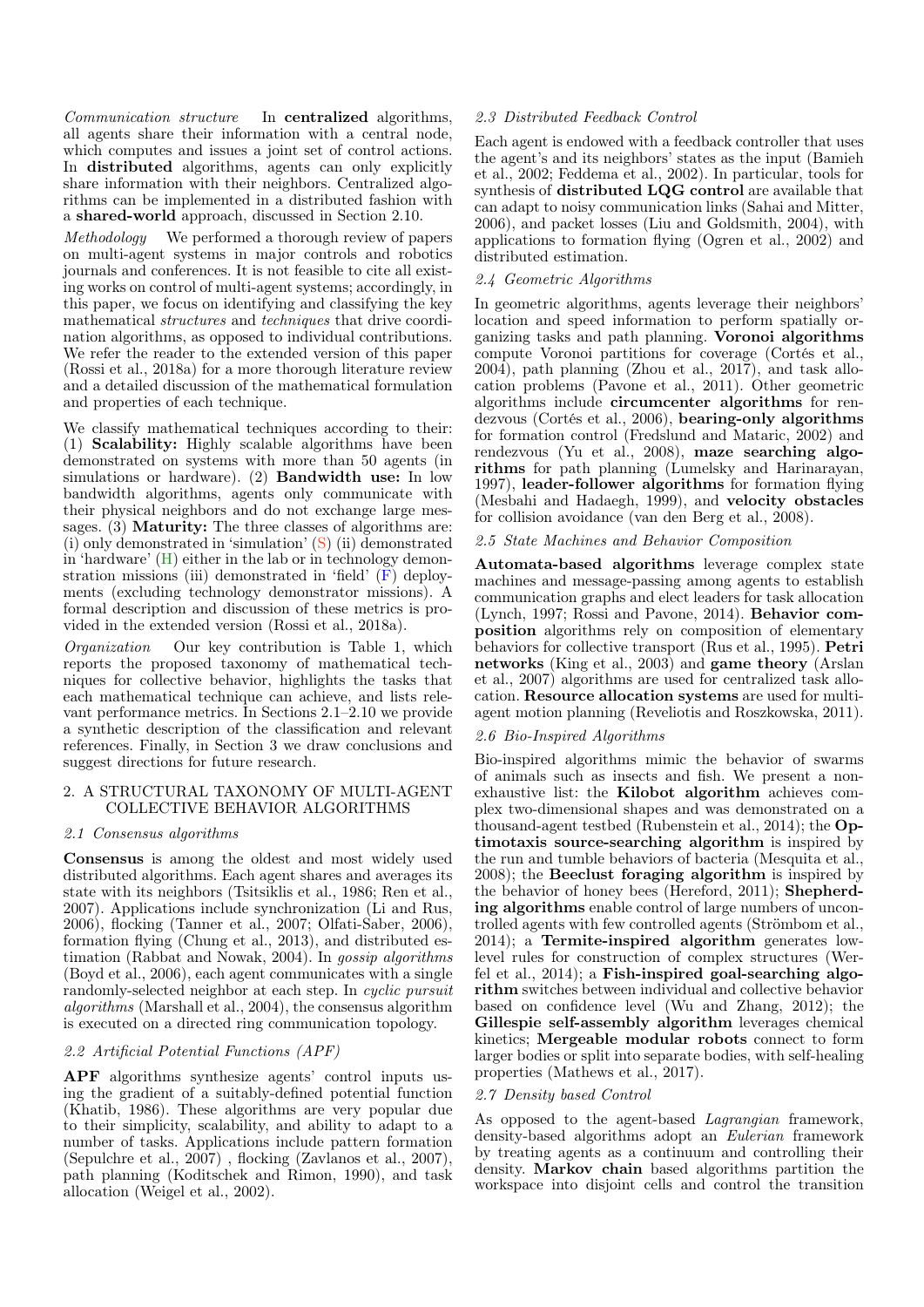probabilities between cells for pattern formation and goal searching applications (Açıkmeşe and Bayard, 2015; Bandyopadhyay et al., 2017b). Smoothed particle hydrodynamics (SPH) (Zhao et al., 2011) and optimal transport (Bandyopadhyay et al., 2014) based algorithms are also used for swarm formation control.

## 2.8 Distributed Optimization Algorithms

Distributed optimization algorithms allow agents to jointly solve optimization problems through information exchange and local computations. Distributed linear programming (Bürger et al., 2012) is used for pattern formation and task allocation; distributed convex optimization can encode richer convex constraints (Boyd et al., 2011). Distributed dynamic programming (Bertsekas, 1982) is used for task allocation and motion planning. Sequential Convex Programming can solve non-convex motion planning problems through local convexification and iteration (Morgan et al., 2016). The above algorithms can also be used in a distributed model-predictive control framework (Scattolini, 2009). Market-based protocols like distributed auction (Gerkey and Mataric, 2002), mechanism design (Dias, 2004), and coalition formation (Shehory and Kraus, 1998) are widely used for task allocation.

# 2.9 Local optimization algorithms for global behavior

In local optimization algorithms, each agent solves an optimization problem; while the resulting behavior is not generally optimal for the entire system, favorable global properties such as collision avoidance can be guaranteed. In decentralized model predictive control (DMPC) each agent employs a local model-predictive control algorithms; inter-agent communication is used to coordinate the agents' plans (Richards and How, 2007). Distributed MPC has been used for flocking and motion planning (Dunbar and Murray, 2002; Schouwenaars et al., 2006). Formal methods are used in concert with lowlevel control primitives for multi-agent motion planning with guaranteed collision avoidance (Kress-Gazit et al., 2008). Decentralized multi-agent sampling-based motion planning algorithms have enjoyed significant practical success because of their simplicity, ability to handle higher-dimensional spaces, and probabilistic completeness (Bandyopadhyay et al., 2017a; Desaraju and How, 2012).

#### 2.10 Centralized optimization algorithms

Mixed-integer linear programs (MILPs) and mixedinteger convex programs (MICPs), can solve simultaneous task allocation and path planning (Bellingham et al., 2003), tracking (Xu et al., 2013), formation flying (Richards et al., 2002), and defend-the-flag problems (Earl and D'Andrea, 2002). Linear and convex optimization problems can also be used to solve task allocation problems (Bertsekas, 1998; Turpin et al., 2014) with collision avoidance constraints (Açıkmese et al., 2006), and for distributed estimation and target tracking (Aslam et al., 2003). Markov decision processes (MDPs) and partially observable MDPs capture the stochastic nature of the environment and model the agents' *coordi*nation mechanism (Boutilier, 1999). POMDPs have been used for multi-agent path planning (Omidshafiei et al., 2015) and task allocation. Several approximation algorithms are available to solve the m-vehicle traveling salesman problem (TSP) and the team orienteering problem, building blocks for spatial task allocation, persistent monitoring, and information-gathering problems

(Yu et al., 2014). Multi-agent multi-armed bandit problems (Gittins, 1979) capture the trade-off between exploration and exploitation: they have been employed for task allocation (Le Ny et al., 2008) , goal searching, and tracking applications (Landgren et al., 2016). Direct methods for trajectory optimization (Von Stryk and Bulirsch, 1992) are used for area coverage, goal searching, and motion planning (Leonard et al., 2010). Multi-agent reinforcement learning (MARL) has been used for exploration (Chalkiadakis and Boutilier, 2003) and task allocation (Liu and Nejat, 2016). Frontier techniques (Burgard et al., 2000) are used for urban search-andrescue, reconnaissance (Olson et al., 2012) and sample collection (Eich et al., 2014). Network flow formulations have been proposed for Air Traffic Control (Menon et al., 2004) and for control of autonomous vehicles offering ondemand transportation (Pavone et al., 2012; Rossi et al., 2018b). Several cooperative combinatorial motion planning algorithms have been proposed for multi-agent systems: we refer the reader to (Sharon et al., 2015) for a thorough review. Centralized optimization algorithms can be implemented in a distributed fashion with a sharedworld approach, where agents exchange their state and observations so that every robot has full knowledge of the entire system's state. However, shared-world algorithms have very onerous communication requirements (due to large messages and all-to-all communication) and high computation complexity, since each agent must solve the full centralized optimization problem.

# 3. CONCLUSION

The proposed taxonomy and the properties shown in Table 1 highlight some surprising characteristics of collective behavior algorithms. The majority of existing mathematical techniques is tailored to either low-level spatially organizing tasks (e.g., bio-inspired algorithms and densitybased control) or high-level coordination applications (e.g., state machines and optimization-based algorithms). Only a small number of mathematical techniques (in particular, Artificial Potential Functions) can be adapted to a wide variety of tasks that include both low-level and high-level application. This prompts further research into non-APF algorithms for multi-agent systems that share APF's key properties of simplicity, scalability, and high expressivity.

Very few algorithms are mature and field-tested. Such algorithms exchange very simple information (e.g. the agents' locations) or rely on centralized implementations: this may be justified by the difficulty of characterizing and certifying the behavior of an entire multi-agent system when distributed algorithms are used. To overcome this, (i) research in formal methods and adoption of tools from the distributed algorithms literature to provide stronger guarantees for distributed systems and (ii) creation of standardized software and hardware test-beds to characterize the end-to-end behavior of such systems are needed.

Several avenues for future research are of interest. In particular, we hope to evaluate the performance of collective behavior algorithms according to additional metrics including 1) bandwidth use in broadcast and in point-topoint networks, 2) computational complexity, 3) availability of formal guarantees, 4) resilience to disruptions in communication network and to adversarial failures, and 5) availability of a reference implementation. We also wish to explore other possible taxonomies for coordination algorithms based, e.g., on the content of messages exchanged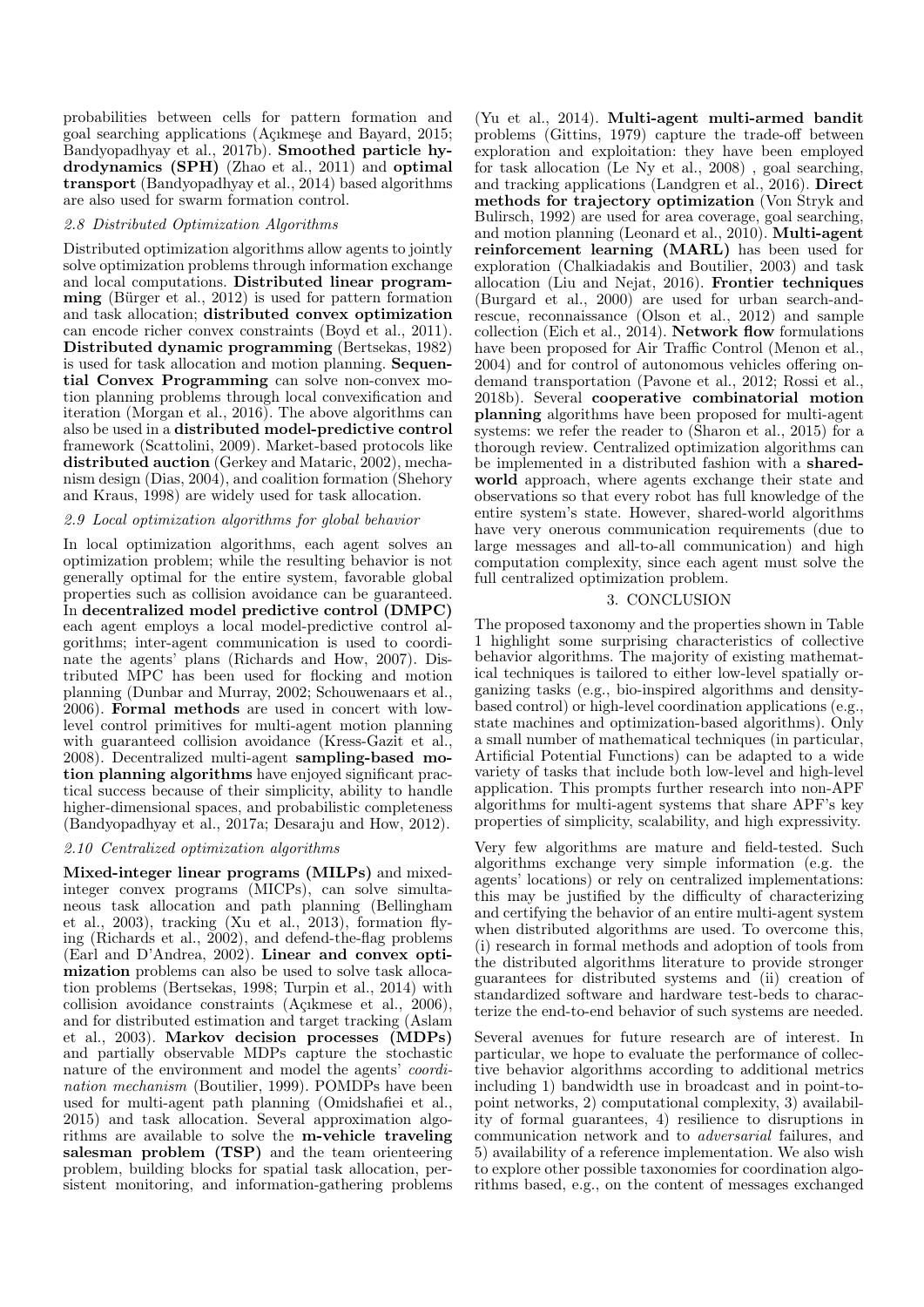by the agent (which vary from simple "beacon" messages reporting the agent's location to complex messages carrying intentions and bids), and the communication topology induced by the algorithm (single-hop vs. multi-hop) Finally, we plan to further explore high-level multi-agent tasks, including adversarial "swarm vs. swarm" problems, and to assess the applicability and performance of collective behavior algorithms with respect to such tasks.

#### REFERENCES

- Açıkmeşe, B. and Bayard, D.S. (2015). Markov chain approach to probabilistic guidance for swarms of autonomous agents. Asian Journal of Control, 17(4), 1105–1124.
- Açıkmese, B., Scharf, D.P., Murray, E.A., and Hadaegh, F.Y. (2006). A convex guidance algorithm for formation reconfiguration. In AIAA Guidance, Navigation, and Control Conference.
- Arslan, G., Marden, J.R., and Shamma, J.S. (2007). Autonomous vehicle-target assignment: A game theoretical formulation. ASME J. Dyn. Syst. Meas. Control, 129(5), 584–596.
- Aslam, J., Butler, Z., Constantin, F., Crespi, V., Cybenko, G., and Rus, D. (2003). Tracking a moving object with a binary sensor network. In Proceedings of the 1st international conference on Embedded networked sensor systems.
- Bamieh, B., Paganini, F., and Dahleh, M.A. (2002). Distributed control of spatially invariant systems. IEEE Trans. Autom. Control, 47(7), 1091–1107.
- Bandyopadhyay, S., Baldini, F., Foust, R., Rahmani, A., de la Croix, J.P., Chung, S.J., and Hadaegh, F.Y. (2017a). Distributed fast motion planning for spacecraft swarms in cluttered environments using spherical expansions and sequence of convex optimization problems. In 9th International Workshop on Satellite Constellations and Formation Flying.
- Bandyopadhyay, S., Chung, S.J., and Hadaegh, F.Y. (2014). Probabilistic swarm guidance using optimal transport. In Proc. IEEE Conf. Control Applicat.
- Bandyopadhyay, S., Chung, S.J., and Hadaegh, F.Y. (2017b). Probabilistic and distributed control of a large-scale swarm of autonomous agents. IEEE Trans. Robotics, 33(3).
- Bellingham, J., Tillerson, M., Richards, A., and How, J.P. (2003). Multi-task allocation and path planning for cooperating uavs. In Cooperative Control: Models, Applications and Algorithms. Springer.
- Bertsekas, D. (1982). Distributed dynamic programming. IEEE Trans. Autom. Control, 27(3), 610–616.
- Bertsekas, D.P. (1998). Network optimization: continuous and discrete models. Athena Scientific.
- Boutilier, C. (1999). Sequential optimality and coordination in multiagent systems. In IJCAI, volume 99.
- Boyd, S., Ghosh, A., Prabhakar, B., and Shah, D. (2006). Randomized gossip algorithms. IEEE Trans. Inf. Theory, 52, 2508 – 2530.
- Boyd, S., Parikh, N., Chu, E., Peleato, B., and Eckstein, J. (2011). Distributed optimization and statistical learning via the alternating direction method of multipliers. Foundations and Trends in Machine Learning, 3(1), 1–122.
- Brambilla, M., Ferrante, E., Birattari, M., and Dorigo, M. (2013). Swarm robotics: a review from the swarm engineering perspective. Swarm Intelligence, 7(1), 1–41.
- Burgard, W., Moors, M., Fox, D., Simmons, R., and Thrun, S. (2000). Collaborative multi-robot exploration. In IEEE Int. Conf. on Robotics and Automation, volume 1.
- Bürger, M., Notarstefano, G., Bullo, F., and Allgöwer, F. (2012). A distributed simplex algorithm for degenerate linear programs and multi-agent assignments. Automatica, 48, 2298–2304.
- Cao, Y., Yu, W., Ren, W., and Chen, G. (2013). An overview of recent progress in the study of distributed multi-agent coordination. IEEE Transactions on Industrial Informatics, 9(1), 427–438.
- Chalkiadakis, G. and Boutilier, C. (2003). Coordination in multiagent reinforcement learning: A bayesian approach. In Proceedings of the second international joint conference on Autonomous agents and multiagent systems.
- Chung, S.J., Bandyopadhyay, S., Chang, I., and Hadaegh, F.Y. (2013). Phase synchronization control of complex networks of

Lagrangian systems on adaptive digraphs. Automatica, 49(5), 1148–1161.

- Cortés, J., Martinez, S., and Bullo, F. (2006). IEEE Trans. Autom. Control, 51(8), 1289–1298.
- Cortés, J., Martinez, S., Karatas, T., and Bullo, F. (2004). Coverage control for mobile sensing networks. IEEE Trans. Robotics and Automation, 20(2).
- Desaraju, V.R. and How, J.P. (2012). Decentralized path planning for multi-agent teams with complex constraints. Autonomous Robots, 32(4), 385–403.
- Dias, M.B. (2004). Traderbots: A new paradigm for robust and efficient multirobot coordination in dynamic environments. Robotics Institute, 153.
- Dunbar, W.B. and Murray, R.M. (2002). Model predictive control of coordinated multi-vehicle formations. In IEEE Conf. Decision Control, volume 4.
- Earl, M.G. and D'Andrea, R. (2002). Modeling and control of a multi-agent system using mixed integer linear programming. In IEEE Conf. Decision Control, volume 1.
- Eich, M., Hartanto, R., Kasperski, S., Natarajan, S., and Wollenberg, J. (2014). Towards coordinated multirobot missions for lunar sample collection in an unknown environment. *Journal of Field* Robotics, 31(1).
- Feddema, J.T., Lewis, C., and Schoenwald, D.A. (2002). Decentralized control of cooperative robotic vehicles: theory and application. IEEE Trans. Robotics and Automation, 18(5), 852–864.
- Fredslund, J. and Mataric, M.J. (2002). A general algorithm for robot formations using local sensing and minimal communication. IEEE Trans. Robotics and Automation, 18(5), 837–846.
- Garin, F. and Schenato, L. (2010). A survey on distributed estimation and control applications using linear consensus algorithms. In Networked Control Systems, 75–107. Springer.
- Gerkey, B.P. and Mataric, M.J. (2002). Sold!: auction methods for multirobot coordination. IEEE Trans. Robotics and Automation, 18(5), 758–768.
- Gittins, J.C. (1979). Bandit processes and dynamic allocation indices. Journal of the Royal Statistical Society. Series B (Methodological), 148–177.
- Gupta, V., Langbort, C., and Murray, R.M. (2006). On the robustness of distributed algorithms. In IEEE Conf. Decision Control.
- Hereford, J.M. (2011). Analysis of BEECLUST swarm algorithm. In IEEE Symp. Swarm Intell.
- Khatib, O. (1986). Real-time obstacle avoidance for manipulators and mobile robots. Int. J. Robotics Research, 5(1), 90–98.
- King, J., Pretty, R.K., and Gosine, R.G. (2003). Coordinated execution of tasks in a multiagent environment. IEEE Transactions on Systems, Man, and Cybernetics - Part A: Systems and Humans, 33(5), 615–619.
- Koditschek, D.E. and Rimon, E. (1990). Robot navigation functions on manifolds with boundary. Advances in applied mathematics, 11(4), 412–442.
- Kress-Gazit, H., Conner, D.C., Choset, H., Rizzi, A.A., and Pappas, G.J. (2008). Courteous cars. IEEE Robotics Automation Magazine, 15(1), 30–38.
- Landgren, P., Srivastava, V., and Leonard, N.E. (2016). On distributed cooperative decision-making in multiarmed bandits. In IEEE European Control Conf.
- Le Ny, J., Dahleh, M., and Feron, E. (2008). Multi-UAV dynamic routing with partial observations using restless bandit allocation indices. In IEEE American Control Conf.
- Leonard, N.E., Paley, D.A., Davis, R.E., Fratantoni, D.M., Lekien, F., and Zhang, F. (2010). Coordinated control of an underwater glider fleet in an adaptive ocean sampling field experiment in monterey bay. Journal of Field Robotics, 27(6), 718–740.
- Li, Q. and Rus, D. (2006). Global clock synchronization in sensor networks. IEEE Transactions on computers, 55(2), 214–226.
- Liu, X. and Goldsmith, A. (2004). Kalman filtering with partial observation losses. In IEEE Conf. Decision Control, volume 4.
- Liu, Y. and Nejat, G. (2016). Multirobot cooperative learning for semiautonomous control in urban search and rescue applications. Journal of Field Robotics, 33(4), 512–536.
- Lumelsky, V. and Harinarayan, K. (1997). Decentralized motion planning for multiple mobile robots: The cocktail party model.